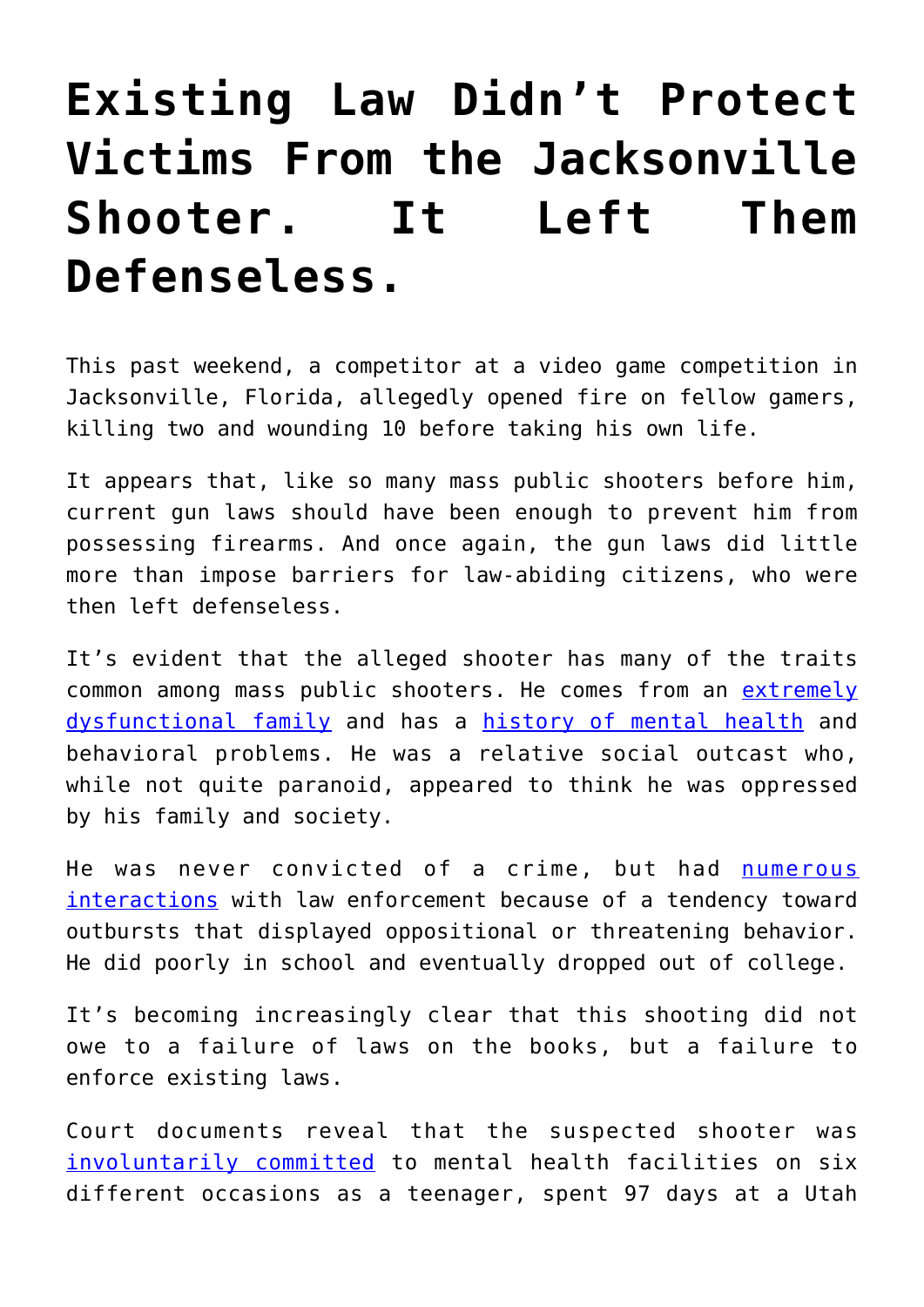facility for youth with behavioral health problems, and routinely had the police called on him by his mother. Under both [Maryland](https://codes.findlaw.com/md/public-safety/md-code-public-safety-sect-5-205.html) and [federal law,](https://www.atf.gov/firearms/identify-prohibited-persons) the involuntary commitments were enough to disqualify him from legally purchasing or possessing firearms unless he had his rights restored.

In Maryland, having firearm rights restored involves a [fairly](https://codes.findlaw.com/md/public-safety/md-code-public-safety-sect-5-133-3.html) [intensive process](https://codes.findlaw.com/md/public-safety/md-code-public-safety-sect-5-133-3.html) that includes providing sworn affidavits from non-relatives and a mental health professional attesting to the soundness of the individual's mental state. It's highly unlikely that the Jacksonville shooter had his rights restored under Maryland law, but we don't know for sure at this time.

And yet, according to officials, the alleged shooter was able to successfully purchase two handguns from a federally licensed firearms dealer in Baltimore in the weeks prior to the shooting, meaning he passed, at the very least, a federally-mandated background check for disqualifying criminal and mental health histories, submitted his fingerprints, and passed a firearms safety training course.

It's still unknown whether the suspected shooter's mental health records weren't reported to the proper database, whether they were sealed because he was a minor when the events occurred, or whether some other mishap prevented the store from discovering through mandatory background checks that the shooter was disqualified from purchasing a firearm.

Despite the fact that it doesn't appear the alleged shooter had a valid concealed carry permit from any state, he carried two firearms with him into the tournament area.

But none of this has stopped gun control advocates from immediately calling for stricter gun laws to be imposed on law-abiding citizens. (Activists even got #GunControlNow to trend on social media.)

Neither has it stopped certain gun control advocates from again accusing law-abiding gun owners who defend their Second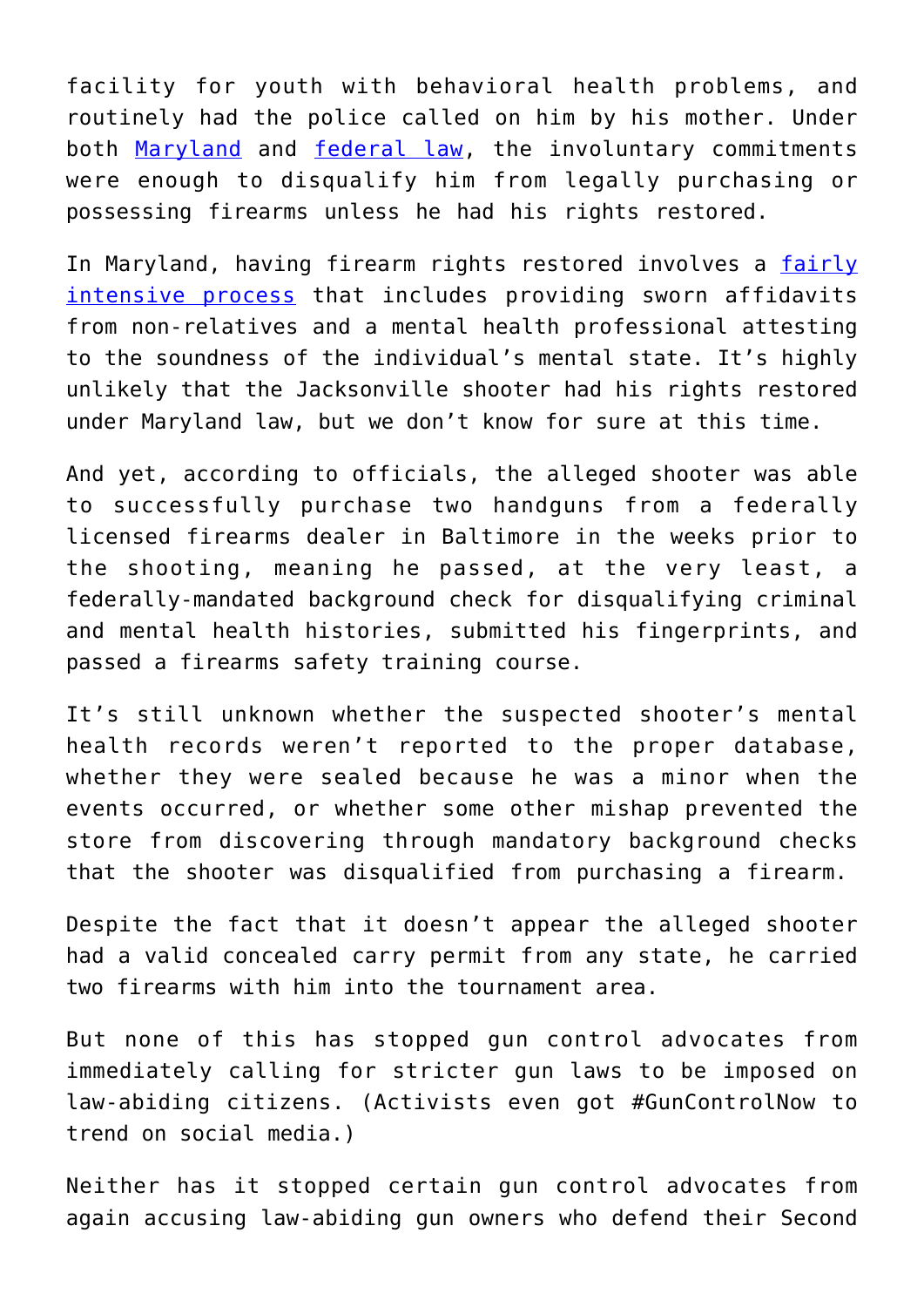Amendment rights of callously ignoring the victims.

As a legal policy analyst, the disregard of a constitutional right annoys me. As a person, the accusations of callousness sicken me.

You see, I've watched that gut-wrenching live stream video of the tournament, and I am overcome with emotion. I hear the panic and the fear and the disbelief. I hear the inhuman screams of the wounded and the groans of those slowly coming to terms with their injuries. I hear, I firmly believe, the unspoken prayers of the dying in their fading moments.

And my heart breaks for what I hear. It breaks for the senseless evil and the unspeakable pain of those left behind.

But my heart breaks, too, for what I did not hear—the sounds of a capable defense.

For 16 long seconds, an unhinged individual stood completely unopposed by a roomful of unarmed victims. Those 16 seconds that could have been many more, as the gunman had two handguns and extra ammunition that he apparently did not use.

It takes me four seconds to draw my firearm from its holster, locate a threat, and eliminate it. But for 16 seconds, the people in that room had nothing they could do.

In those moments, pitted against the full weight of evil, they were left defenseless. We left them defenseless. They had no armed security, no protection, and no choice. Jacksonville [made it impossible](https://www.jacksonvillelanding.com/rules-of-conduct/) for them to defend themselves by declaring [Jacksonville Landing a gun-free zone](https://www.jacksonvillelanding.com/rules-of-conduct/), and neglecting to provide any other protection.

It turns out that these state laws and tournament rules weren't enough to stop a the alleged shooter, a 24-year-old with a long history of mental health problems and oppositional behavior from ignoring those rules and bringing two loaded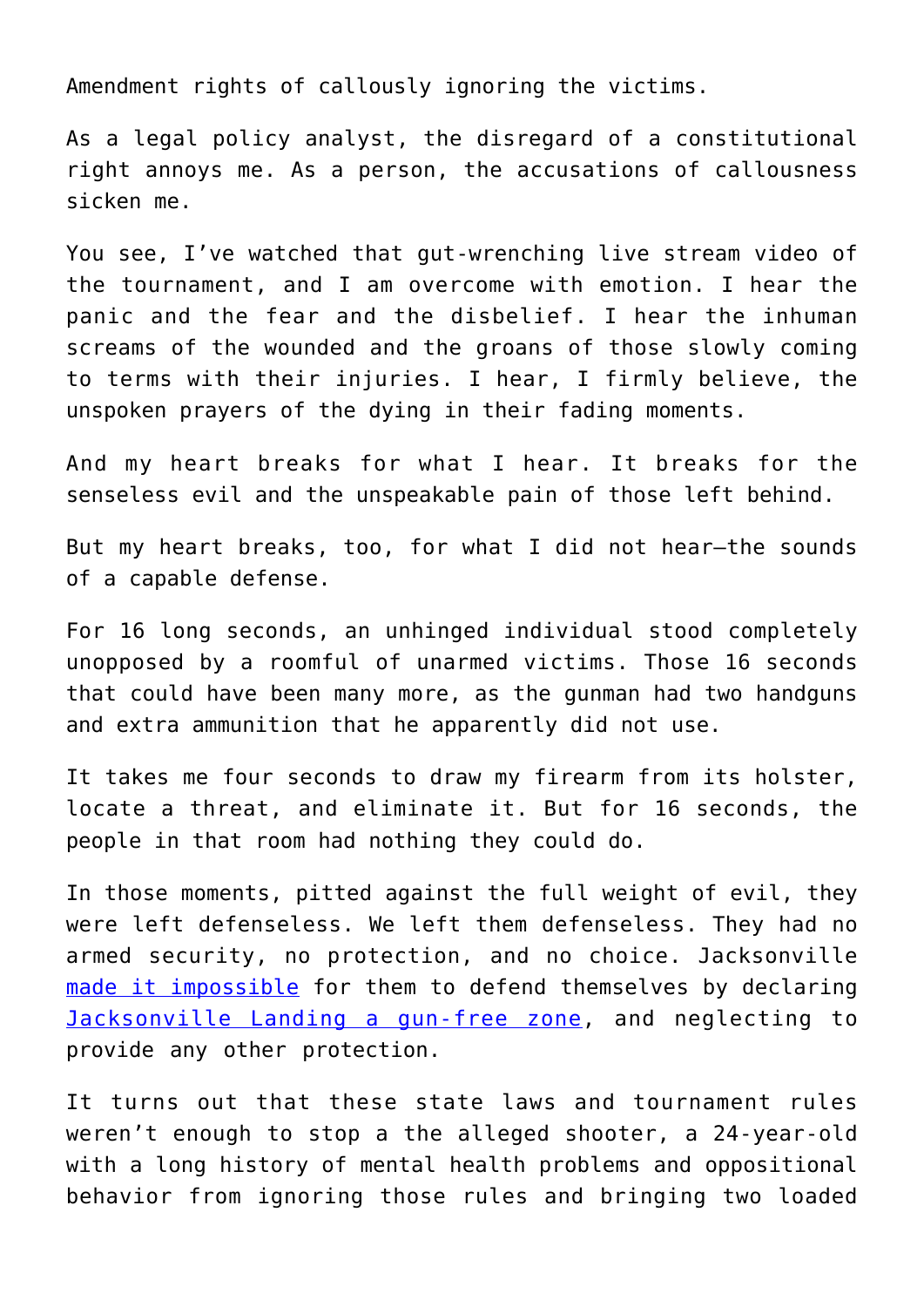handguns anyway.

The morning after the shooting, CNN published an opinion article titled "[Don't Try to Sugarcoat the Horror of](https://www.cnn.com/2018/08/27/opinions/dont-try-to-sugarcoat-the-horror-of-jacksonville-lz-granderson/index.html) [Jacksonville](https://www.cnn.com/2018/08/27/opinions/dont-try-to-sugarcoat-the-horror-of-jacksonville-lz-granderson/index.html)." Its author gets many things wrong. He puts Second Amendment "rights" in scare quotes, as though they're something we made up rather than an inextricable part of whole framework that ensures the liberty of a free people.

He condescendingly suggests that Second Amendment advocates merely want to protect their guns—an absurd statement, as we actually want our guns in order to protect ourselves from precisely the type of evil displayed in Jacksonville.

In an op-ed devoid of substance and reliant on emotional appeals, he accuses us of lacking empathy and failing to engage in substantive analysis out of fear for where the answers might lead us.

But in one sense, I completely agree with the author's main point: The answer is not to sanitize suffering, but to embrace its existence.

Our reality is that evil exists. Human beings hurt each other. From the very beginning, when Cain smote Abel in a jealous rage, to last Sunday afternoon with a similar rage and a deadlier weapon, human beings hurt each other. Despite our laws, despite our precautions, despite our best intentions, evil exists, and human beings hurt each other.

We must embrace this reality-and then we must adequately account for it.

Roughly 100 million Americans have chosen to account for the existence of evil by arming ourselves against it, in accordance with a constitutional right that, in large part, exists in the first place as a check against evil.

This year, Americans will use their firearms for lawful